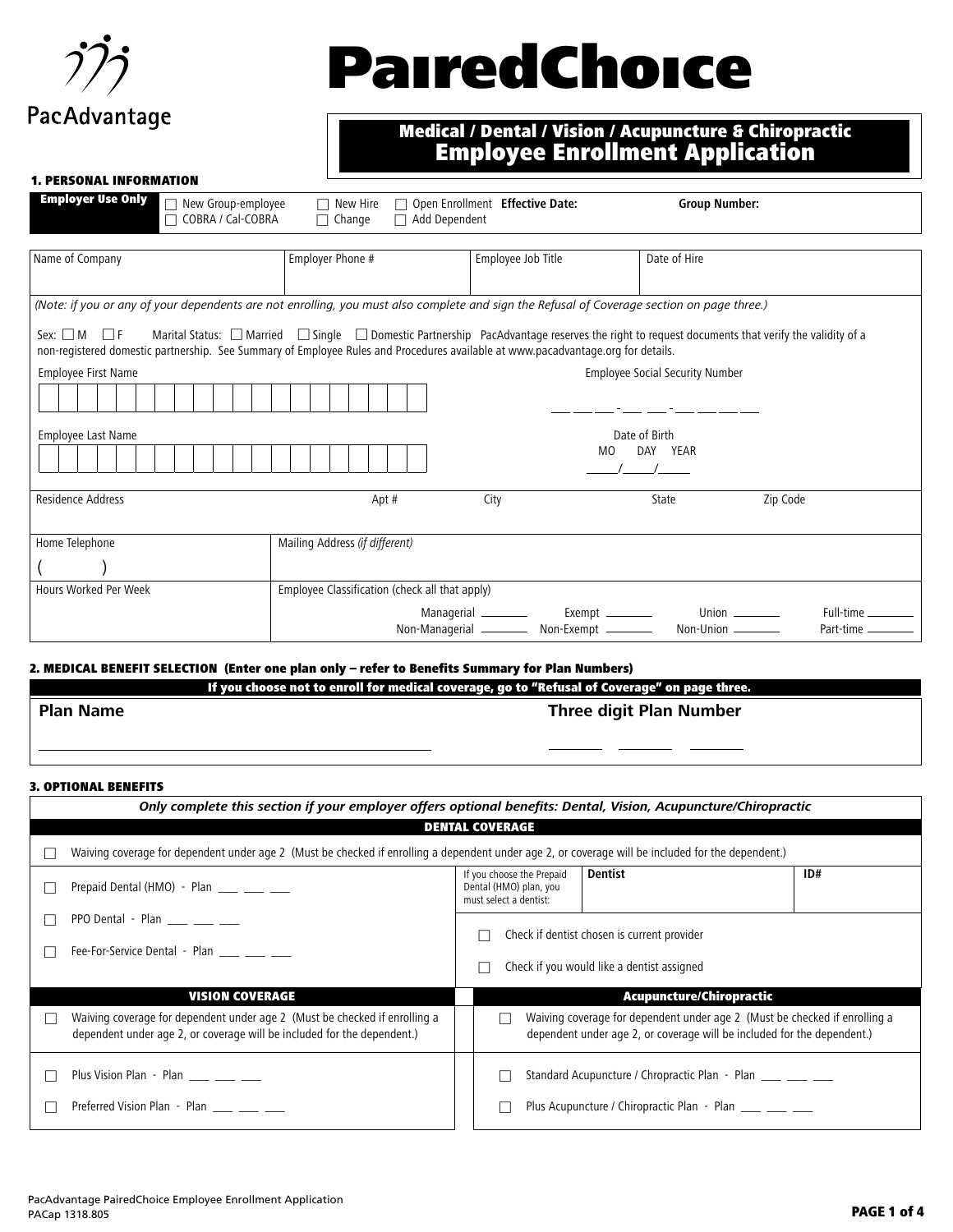## **PairedChoice** by PacAdvantage **Employee Application**

|                                                                                                               |        |            |           | □ Employee & Non-Registered Domestic Partner □ Employee & Children □ Employee & Family |                         |                                                                                                                              |                       |                     |               |
|---------------------------------------------------------------------------------------------------------------|--------|------------|-----------|----------------------------------------------------------------------------------------|-------------------------|------------------------------------------------------------------------------------------------------------------------------|-----------------------|---------------------|---------------|
|                                                                                                               |        |            |           |                                                                                        |                         | Do NOT complete this section for your dependents unless you are electing medical, dental, vision benefits, and/ or Acu-Chiro |                       |                     |               |
| Relationship<br>To Employee                                                                                   | M<br>F | First Name | Last Name | Social Security<br>Number                                                              | Date of<br><b>Birth</b> | Primary Care<br>Physician <sup>2</sup>                                                                                       | Physician<br>ID#      | Current<br>Patient? | Dis-<br>abled |
|                                                                                                               |        |            |           |                                                                                        |                         |                                                                                                                              |                       | Y/N                 |               |
| Prior Medical Coverage Carrier Name:<br>(if no prior coverage, write "none")                                  |        |            |           |                                                                                        |                         | Coverage<br>Start Date:                                                                                                      | Coverage<br>End Date: |                     |               |
| Prior Dental Coverage Carrier Name:<br>(if no prior coverage, write "none")                                   |        |            |           |                                                                                        |                         | Coverage<br>Start Date:                                                                                                      | Coverage<br>End Date: |                     |               |
|                                                                                                               |        |            |           |                                                                                        |                         |                                                                                                                              |                       |                     |               |
| $\Box$ Spouse<br>$\Box$ Registered<br>Domestic<br>Partner<br>$\Box$ Non-<br>Registered<br>Domestic<br>Partner | M<br>F |            |           |                                                                                        | 11                      |                                                                                                                              |                       | Y/N                 |               |
| Prior Medical Coverage Carrier Name:<br>(if no prior coverage, write "none")                                  |        |            |           |                                                                                        |                         | Coverage<br>Start Date:                                                                                                      | Coverage<br>End Date: |                     |               |
| Prior Dental Coverage Carrier Name:<br>(if no prior coverage, write "none")                                   |        |            |           |                                                                                        |                         | Coverage<br>Start Date:                                                                                                      | Coverage<br>End Date: |                     |               |
| $\Box$ Child                                                                                                  | M<br>F |            |           | $\sim$                                                                                 | $\frac{1}{2}$           |                                                                                                                              |                       | Y/N                 | Y/N           |
| Prior Medical Coverage Carrier Name:<br>(if no prior coverage, write "none")                                  |        |            |           |                                                                                        |                         | Coverage<br>Start Date:                                                                                                      | Coverage<br>End Date: |                     |               |
| Prior Dental Coverage Carrier Name:<br>(if no prior coverage, write "none")                                   |        |            |           |                                                                                        |                         | Coverage<br>Start Date:                                                                                                      | Coverage<br>End Date: |                     |               |
|                                                                                                               |        |            |           |                                                                                        |                         |                                                                                                                              |                       |                     |               |
| $\Box$ Child                                                                                                  | M<br>F |            |           |                                                                                        | $\frac{1}{2}$           |                                                                                                                              |                       | Y/N                 | Y/N           |
| Prior Medical Coverage Carrier Name:<br>(if no prior coverage, write "none")                                  |        |            |           |                                                                                        |                         | Coverage<br>Start Date:                                                                                                      | Coverage<br>End Date: |                     |               |
| Prior Dental Coverage Carrier Name:<br>(if no prior coverage, write "none")                                   |        |            |           |                                                                                        |                         | Coverage<br>Start Date:                                                                                                      | Coverage<br>End Date: |                     |               |
| $\Box$ Child                                                                                                  | M      |            |           |                                                                                        | $\frac{1}{2}$           |                                                                                                                              |                       | Y/N                 | Y/N           |
| Prior Medical Coverage Carrier Name:<br>(if no prior coverage, write "none")                                  | F      |            |           |                                                                                        |                         | Coverage<br>Start Date:                                                                                                      | Coverage<br>End Date: |                     |               |
| Prior Dental Coverage Carrier Name:<br>(if no prior coverage, write "none")                                   |        |            |           |                                                                                        |                         | Coverage<br>Start Date:                                                                                                      | Coverage<br>End Date: |                     |               |
|                                                                                                               |        |            |           |                                                                                        |                         |                                                                                                                              |                       |                     |               |
| $\Box$ Child                                                                                                  | M<br>F |            |           |                                                                                        | $\prime$ /              |                                                                                                                              |                       | Y/N                 | Y/N           |
| Prior Medical Coverage Carrier Name:<br>(if no prior coverage, write "none")                                  |        |            |           |                                                                                        |                         | Coverage<br>Start Date:                                                                                                      | Coverage<br>End Date: |                     |               |
| Prior Dental Coverage Carrier Name:<br>(if no prior coverage, write "none")                                   |        |            |           |                                                                                        |                         | Coverage<br>Start Date:                                                                                                      | Coverage<br>End Date: |                     |               |
|                                                                                                               |        |            |           |                                                                                        |                         |                                                                                                                              |                       |                     |               |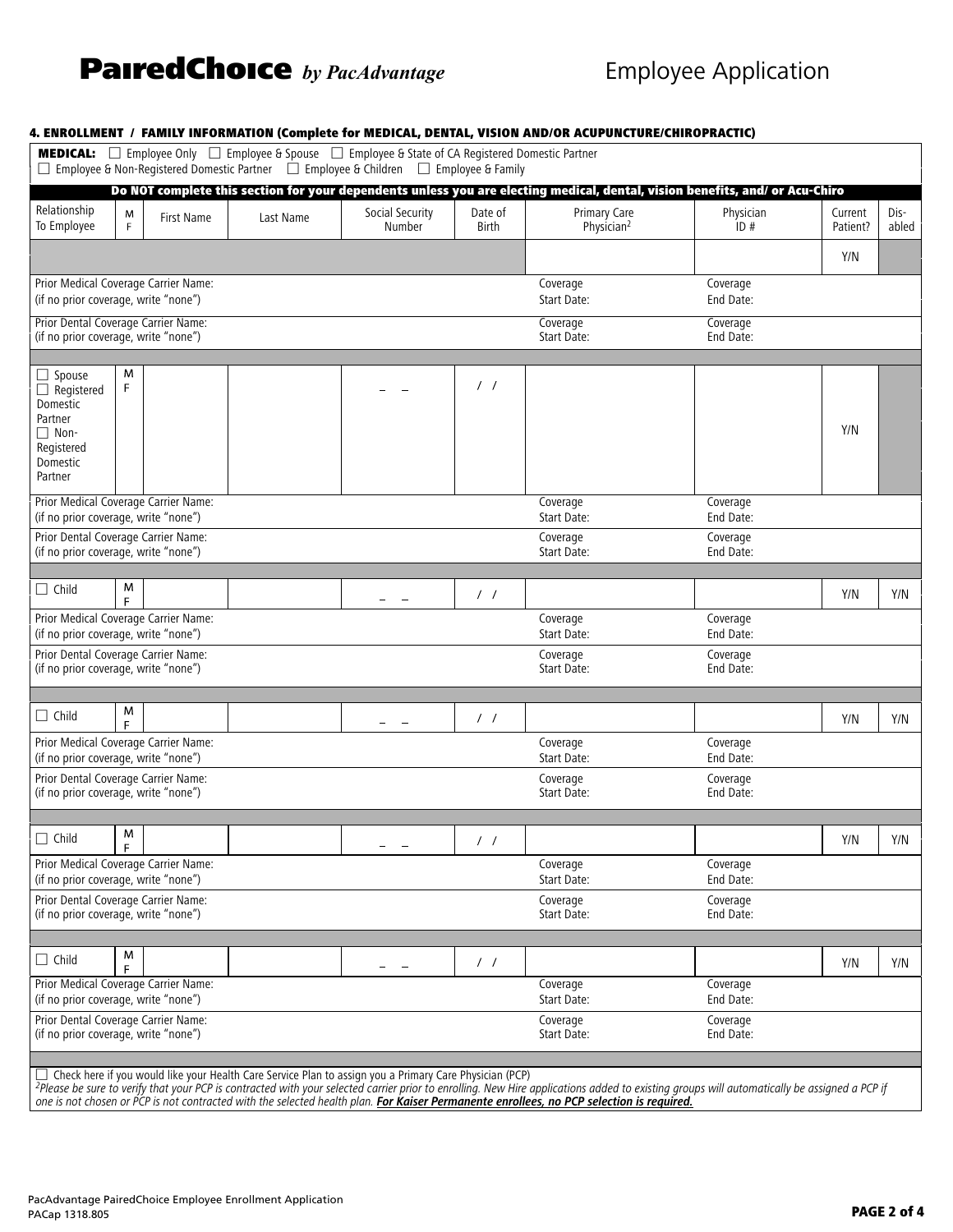#### 5. REFUSAL OF COVERAGE

|                                                                                                                                                                                                                           | <b>Refusal of Coverage</b>                                                                                                                                                                                                                                                                                                                                                                                                                                  |      |                                                                                                                                              |  |  |  |
|---------------------------------------------------------------------------------------------------------------------------------------------------------------------------------------------------------------------------|-------------------------------------------------------------------------------------------------------------------------------------------------------------------------------------------------------------------------------------------------------------------------------------------------------------------------------------------------------------------------------------------------------------------------------------------------------------|------|----------------------------------------------------------------------------------------------------------------------------------------------|--|--|--|
|                                                                                                                                                                                                                           | PacAdvantage                                                                                                                                                                                                                                                                                                                                                                                                                                                |      |                                                                                                                                              |  |  |  |
| COMPLETE THIS SECTION ONLY IF YOU DO NOT WANT COVERAGE FOR YOURSELF AND/OR YOUR ELIGIBLE DEPENDENTS. YOU MUST<br>ENROLL FOR OPTIONAL BENEFITS IF YOUR EMPLOYER OFFERS THEM AND IF YOU ARE ENROLLING FOR MEDICAL COVERAGE. |                                                                                                                                                                                                                                                                                                                                                                                                                                                             |      |                                                                                                                                              |  |  |  |
|                                                                                                                                                                                                                           | <b>PERSONAL INFORMATION</b><br>Name of Company                                                                                                                                                                                                                                                                                                                                                                                                              |      | Employer Phone #                                                                                                                             |  |  |  |
|                                                                                                                                                                                                                           | <b>Employee Name</b><br>I have been offered coverage by my employer, but at this time I wish to REFUSE coverage as follows:                                                                                                                                                                                                                                                                                                                                 |      |                                                                                                                                              |  |  |  |
| 1)<br>2)<br>Medical for:<br>Reason for refusing medical coverage:                                                                                                                                                         |                                                                                                                                                                                                                                                                                                                                                                                                                                                             |      |                                                                                                                                              |  |  |  |
|                                                                                                                                                                                                                           | $\Box$ Covered by another employer's health plan (e.g. through your spouse)<br>$\Box$ Myself and all dependents<br>$\Box$ Spouse<br>□ Domestic Partner<br>$\Box$ Covered by an Individual Health Plan                                                                                                                                                                                                                                                       |      |                                                                                                                                              |  |  |  |
|                                                                                                                                                                                                                           | $\Box$ Child (ren)                                                                                                                                                                                                                                                                                                                                                                                                                                          |      | $\Box$ Medi-Cal<br>Covered by CHAMPUS (Active Duty)<br>$\Box$ Medicare<br>$\Box$ No other employer health coverage<br>(explanation required) |  |  |  |
|                                                                                                                                                                                                                           | I understand that a) by failing to elect coverage now, I may have to wait until my group's next Annual Open Enrollment, which could be as long as 12 months,<br>b) if I lose other employer - or group-sponsored coverage, I must enroll in PacAdvantage within 30 days or wait until my group's next Annual Open Enrollment, and<br>c) PacAdvantage reserves the right to request proof of other group-sponsored, Medicare, Medi-Cal, or CHAMPUS coverage. |      |                                                                                                                                              |  |  |  |
|                                                                                                                                                                                                                           | Employee Signature                                                                                                                                                                                                                                                                                                                                                                                                                                          | Date |                                                                                                                                              |  |  |  |